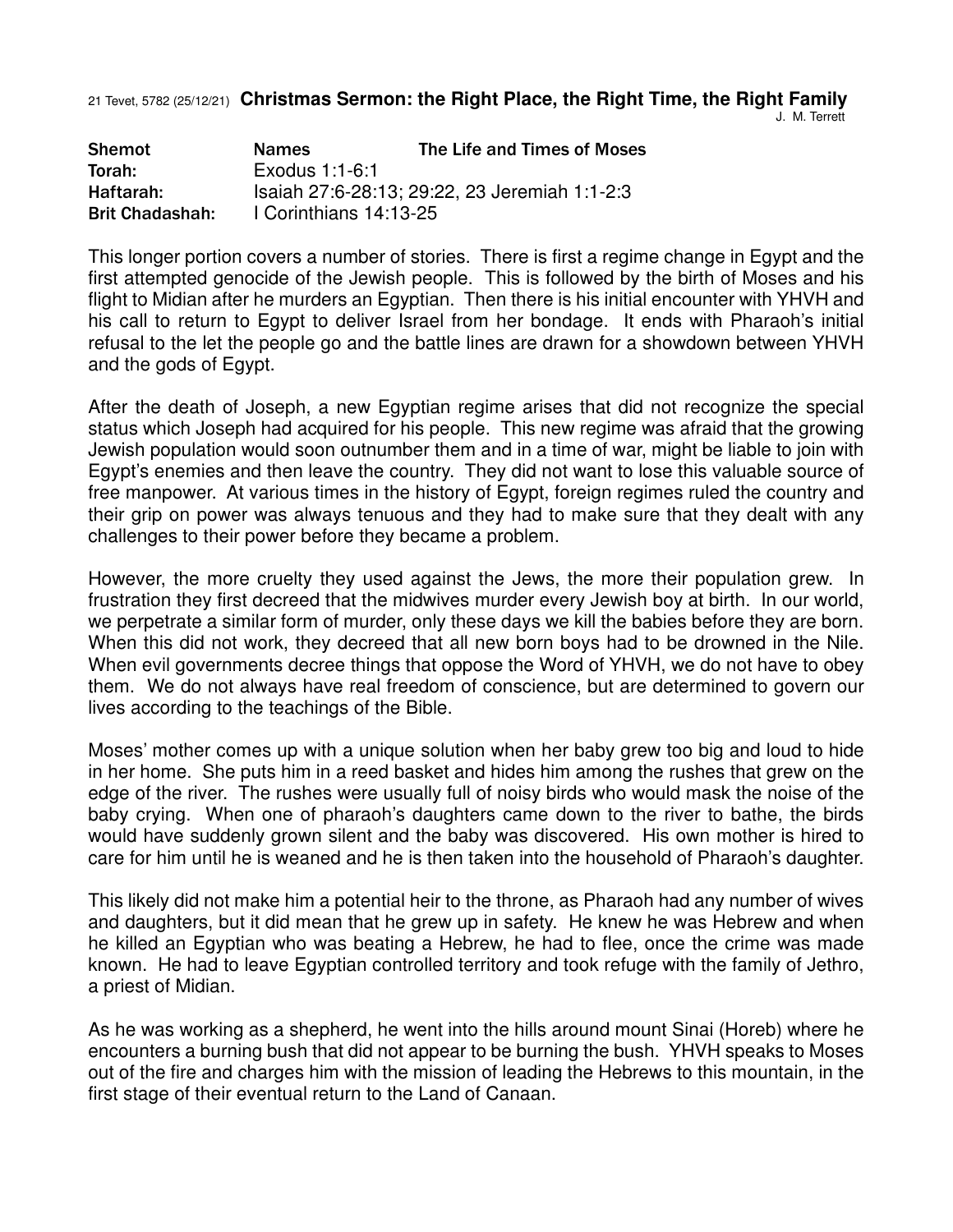At least twice, Moses tries to refuse the mission and the second time, he loses the priesthood to the children of his older brother, Aaron. YHVH says that His name is "I Am' (yahveh) and Moses is sent to Egypt with the ability to perform at least two miracles. He is warned that it may be a long process, but that in the end, the Jews will be chased out of the country after gaining possession of much Egyptian treasure. Aaron is told to meet his brother at Mount Sinai and Moses gets permission from his father-in-law to embark on this dangerous mission.

He has two sons at this point, but from the account, we learn that only one of them is circumcised. This was a dangerous breech of the covenant which G-d made with Israel and when they stopped for the night, YHVH sought to kill Moses for this terrible infraction. His wife, Tziporah saves Moses' life by immediately circumcising her son.

Moses and Aaron return to Egypt and gather the elders of the people, who see the signs and believe that Moses has come to lead them out of bondage. In their first appearance before Pharaoh, Moses and Aaron warn him that if he does not let the Hebrews go into the wilderness to make sacrifices to YHVH, Egypt will be struck with all kinds of plagues and even suffer loss by the sword.

Pharaoh refuses Moses' petition and calls in the supervisors who have been established by the Egyptians to make sure the Hebrews got their work done. They are told not to listen to the lies which Moses is speaking and they are punished for even listening to them and not either turning Moses over to the Egyptians or expelling him from their community. They are engaged in making bricks for a massive building program, but now they will no longer be given straw to make the bricks. They have to settle for chaff and from that point on the bricks were not of the same quality.

In some Egyptian ruins, there is a marked decline in the quality of bricks. Even with the extra work, the people are beaten when they fall behind on producing the daily required number of bricks. The supervisors complain to Pharaoh, but find no sympathy for the increase in their workload. These supervisors next appear before Moses and say that he has put a sword in Pharaoh's hand to kill them.

They are not the same group as the elders, but they accuse Moses of needlessly angering Pharaoh, who shows no intention of letting them go. Rather than risking any more of Pharaoh's wrath, they would rather work as slaves than risk being killed by listening to Moses. Moses listens to their complaints and takes them before YHVH. He asks why YHVH has not immediately delivered His people.

He is assured that Pharaoh will be so roughly treated by YHVH, that he will chase the people out of his land with a mighty hand. In other words, hold on and buckle up, because you ain't seen nothing yet! It is not going to be a quick process.

G-d's deliverance follows a different agenda which can never be stopped and which is never late. Any impatience on our part is foolish, because YHVH has always been faithful to His Word and has always done what He said He would. It may not be done in the way we would expect and not according to the timing we would wish, but His redemptive purposes, both for His people and for all peoples, are moving towards their fulfillment and can never be stopped or even slowed down. We may be chased, beaten and even killed, but the glory of His kingdom marches on. How well is it marching in your life?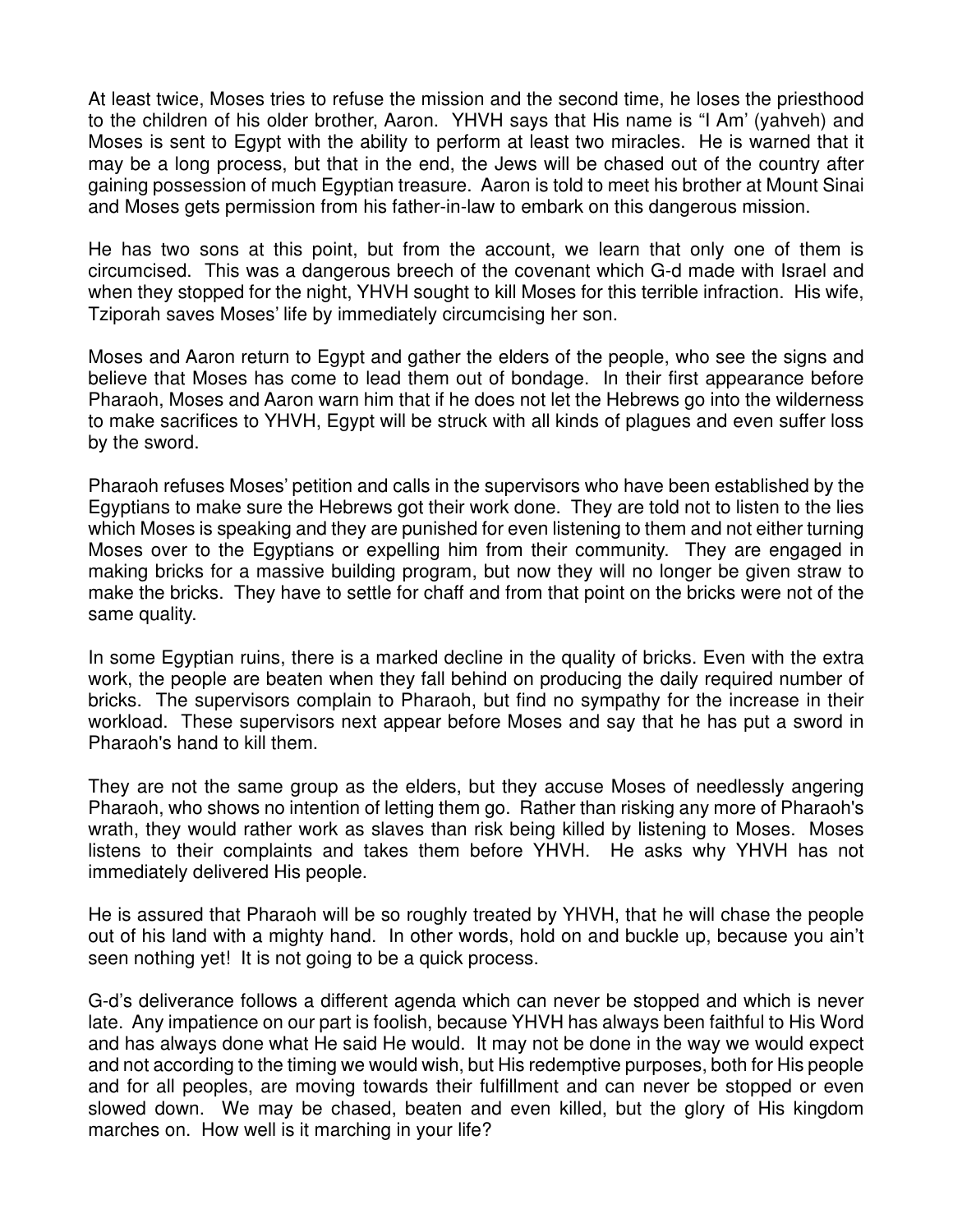## **Sermon: The Right Place, The Right Time and The Right Family.**

## *Passage:"For a child has been born for us, a son given to us, authority rests on his shoulders and he is named: Wonderful, Counsellor, Mighty G-d, Everlasting Father, Prince of Peace." (Isaiah 9:5, 6)*

As believers, we should acknowledge the reality of Messiah's birth over 2,000 years ago. It is an actual event which happened in time and space, even if it has become surrounded by strange legends and weird traditions. The idea of Christmas is valid and should not be disputed, but we need to avoid all the non biblical nonsense and the pagan symbolism which has been developed over the centuries. We should also refuse to give in the materialism and commercialism which makes this time of the year the biggest retail event of the year – up to 40% of all retail sales occur over this season. For many, tis is the season to go shopping until most of the retail shelves are empty and what is left is snapped up during Boxing Week.

We do not know exactly when early Messianic believers began celebrating Christmas, but the birth narratives in both Matthew and Luke appear to have been set up as Lessons to be read as part of a service of commemoration. There is more detail given about the events surrounding our Messiah's birth than any other birth narratives in the Bible.

From historical accounts, we know that the celebration occurred on the  $10<sup>th</sup>$  of Tevet, because this was the date for his birth. It was one of the three fasts associated with the destruction of the first temple and the date on the Jewish calendar frequently coincides with the Gentile date, the 25<sup>th</sup> of December. I am aware of the heated debates around this being the wrong date, but those who challenge it have neither any biblical or historical basis for doing so.

Herod would never have conducted a census during the festival cycle (March or April through September or October) and on Sukkoth, Jews did their best to go up to Jerusalem for the week of this celebration. Going home to the town or city of their birth was never part of any Jewish or biblical celebration.

When Mary and Joseph arrived in Bethlehem, there was no room in the Inn and she gave birth in a stable and laid the baby down in a manger or cattle feeding trough. It has been suggested that the stable was a cave and the manger may have been a stone trough and not a wooden one. John the Baptist's mother had already acknowledged that the child which was growing in Mary's womb was the Messiah of promise, even if His birth occurred in very humble circumstances. At least the stable would have been warm and safe.

Special temple shepherds who were keeping the sacrificial sheep in the fields around Jerusalem, paid the Babe a visit shortly after His birth. They had heard the mighty angelic announcement of this amazing event and wanted to see with their own eyes. They did not see a royal child born into a palace and surrounded by adoring courtiers, but they understood that this little baby was Emmanuel or G-d with us.

When our Messiah left heaven and grew into full humanity in Mary's womb, no place on earth could have been glorious enough for the most amazing King who ever came into the world. Our passage in Isaiah outlines five characteristics of Messiah's deity and while the package may not have been very fancy, its contents were incredible beyond anything which could be imagined. He wasn't coming to be treated specially and His task was anything but pleasant.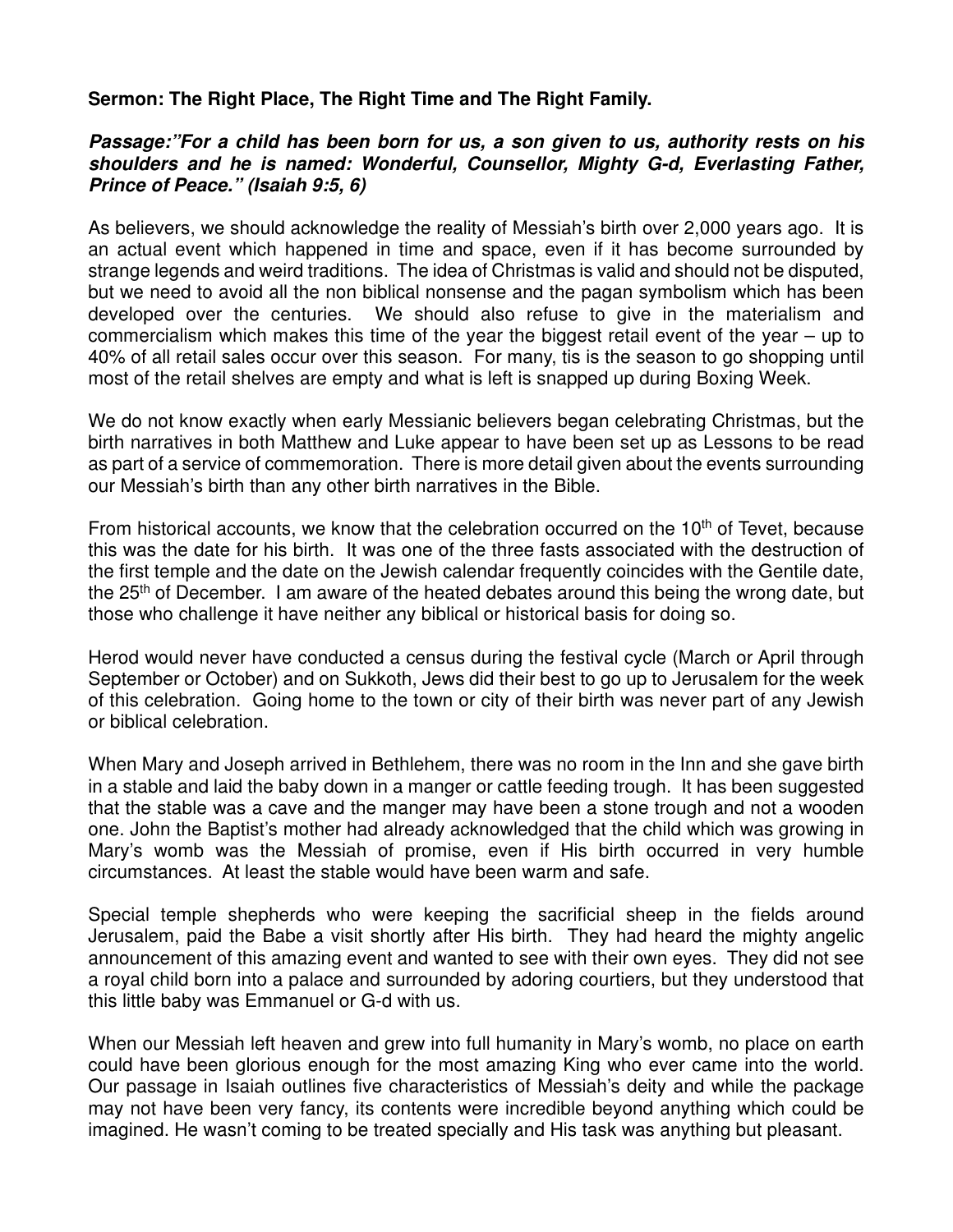He was the Babe born into a manger so that He could grow up into a Man and die on the cross for the sins of all the nations and generations of mankind. Once He accomplished His task and rose from the dead and ascended back into heaven, He is now surrounded by the Heavenly adoration reserved for G-d Himself. Once He returns and dissolves this fading universe, this same Heavenly adoration will be set up forever on a new earth and in a new Heavens.

At Christmas, we celebrate the first stage in His amazing mission and a study of the Scriptures reveals that He was born in the Right place, at the Right time and into the Right family. He was born of the House of David, but not into the line of succession from Solomon, which was eventually disqualified., He descends from Solomon's brother, Nathan, whose lineage did not engage in criminal acts of idolatry and oath breaking.

There is a silly Catholic legend which says that from the time of at least Noah, or perhaps back into the time of Adam, there was a sinless strand of humanity which allowed for what is called the immaculate conception, giving Messiah a sinless body through His sinless mother. Mary was a good person from a good family, but she possessed Adam's nature along with all of humanity. She may be considered a second Eve because she gave birth to the snake crusher, but she did not possess a sinless nature.

Messiah took on Adam's fallen nature and lived a totally sinless life and He took this spiritual victory with Him when He died on the cross. He was the perfect, sinless and flawless Lamb of G-d who won eternal life for believers and when we are indwelt by His Spirit, He can help us to win our personal victory over the sin which so easily overtakes us. He was sinless by choice and not by nature, which makes His life and death and resurrection even more special.

In Isaiah, He is called Wonderful (Pele – miracle worker worthy of praise). This is a term which applies to G-d and is not used when referring to mere human beings. He is called the wonderful (G-d) and should never be considered merely a man. The Heavens declare the glory of G-d and the firmament demonstrates the work of His Hands. They are referring to Pele who was born in our midst as a simple baby.

He always possessed His divine nature and adopted a human nature. His human nature completed the work of salvation and His divine nature applies it to all the nations and generations of mankind, to the Jew first and also to the Gentile. He was quite an exceptional baby and the only one who was ever worthy of praise.

Next, He is called Counsellor (ya'ats - - guide). He is the wisdom of G-d which dwelt in that little baby. We are not talking about mere mathematical or philosophical guidance. This kind of guidance identifies the way back to G-d and helps mankind find it. He did not activate His divine nature while He walked among us and it was only revealed once, on the Mount of Transfiguration. The divine nature of this child is that of G-d and has existed from before the foundation of time. Messiah is G-d in a temple of flesh.

Isaiah also calls the child Mighty G-d (el gibbor) and since there is only one G-d, Messiah is that one G-d. He is described as the Mighty G-d because there never was any weakness in Him. Meekness is not weakness but great strength under control. While He was in the wilderness, the enemy tried to get Him to reveal His deity prematurely, which would have required the destruction of Creation and a new start from scratch.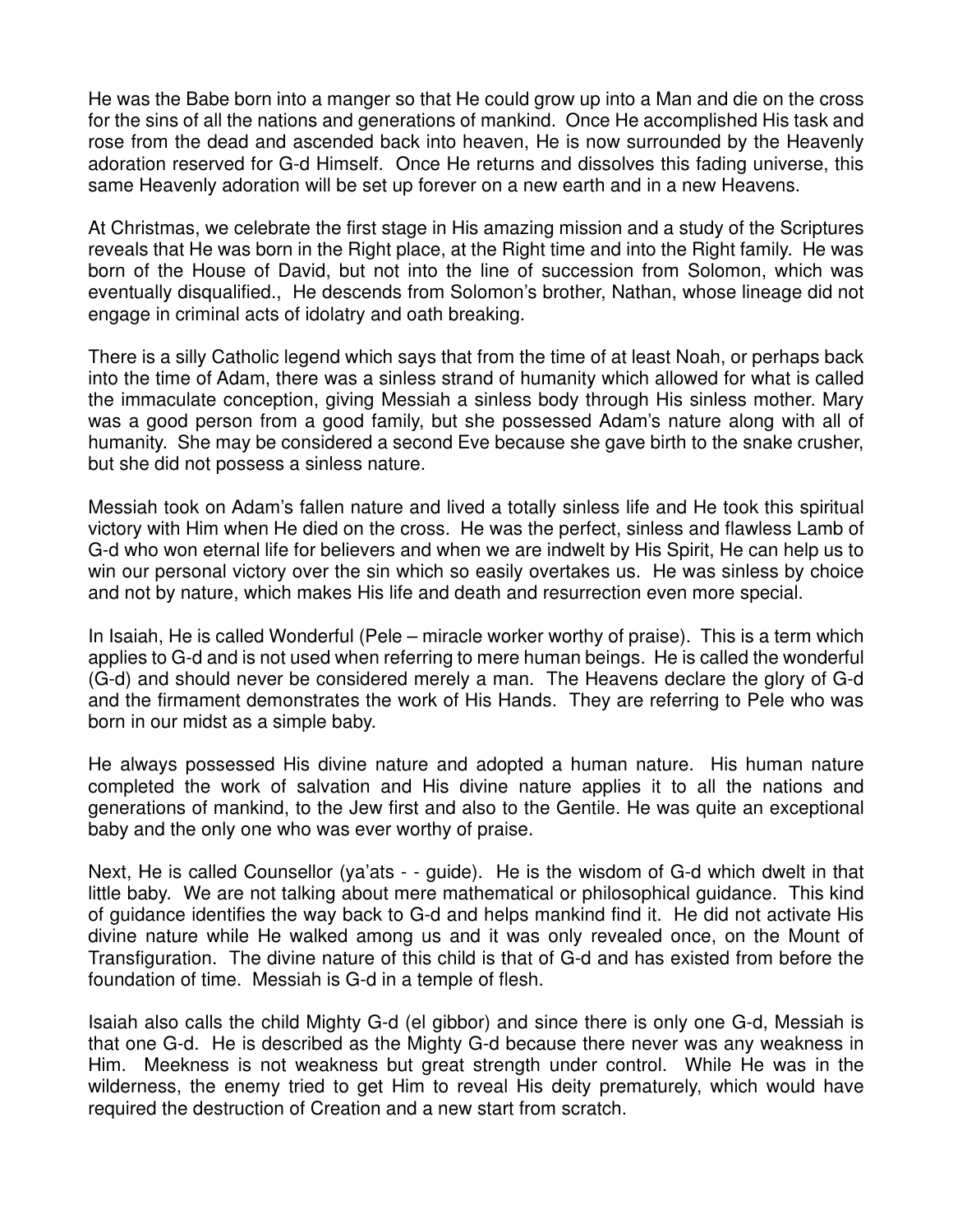In His human form, Messiah overcame the enemy, without having to rely on His divinity. He did this by using the Scriptures. When we study and quote the Scriptures, we are also accessing the power of G-d. Our G-d is not a feeble G-d and our Messiah was not a feeble Messiah. He fulfilled His mission flawlessly and can show us how to fulfill ours, as we grow in the gifts and the fruit of the Spirit.

I find the portrayal of Yeshua as gentle Jesus meek and mild, to be offensive. He was meek, but not mild or colourless or bland. He spoke with authority, even when those who listened to Him, did not like what He was saying. He was not politically correct and did not do His best not to offend anyone. When He corrected His followers and people like the Samaritan woman by the well, He did so without being rude or harsh. He simply spoke the truth of G-d's Word and if people took exception, that never stopped Him from speaking and from doing what He was called to do.

We should do the same. I do not go out of my way to be offensive to those I disagree with, be it on religious grounds or on moral grounds. I would never recommend harming someone who I disagreed with, even if their theology was completely rotten and totally wrong. I would not call for violence against the Gay community – what do the call it now? The LGBTQRYZ? Infrequently we have had gay people visit our congregation and while I take a firm stance against all and any forms of sexual perversion, I would not be rude and I will not be dragged into an angry confrontation.

One gay man tried to get me to argue after one of our Yom Kippur services, but I did not get riled and I did not flair up. He knew my position and I knew his and if he had wanted a respectful conversation, we could have had our conversation. I am not a fish and so I am not easily baited. I fully and freely condemn the gay agenda, just as I fully and freely condemn the abortionist agenda of pro-choice. However, it is not the one who screams the loudest or is the most insulting who speaks the truth and our Messiah was never once pulled into an argument, though many tried.

In all of His wonder and wisdom and strength, our Messiah is also the everlasting Father. This means He has always existed, and will always exist. He is also the everlasting Father, so it is by Him that we all came into existence. And even if there was life on other planets, He would be their Creator too and His sacrifice on the cross would also apply to each and every one of them, without being diminished.

I find it amusing that so many people believe in life on other planets, with so little proof. For life to exist on another planet as we know it on earth, or more specifically to exist in an organic form, scientists used to say that they would have to share several characteristics with earth. They have now increased the number to well over a hundred. No planets within range of our telescopes have even a few of the necessary characteristics and people will discover where the Easter Bunny lives before they find any signs of life on Mars.

I enjoy most science fiction because it is imaginative literature with little or no sex. I even enjoy movies about dinosaurs and cave men, but they are in the same category of fantasy as stories about elves and dragons. They do not exist in the real world and there is no concrete evidence that they ever existed.

We serve the Messiah who is the Everlasting Father, our Creator and Sustainer.